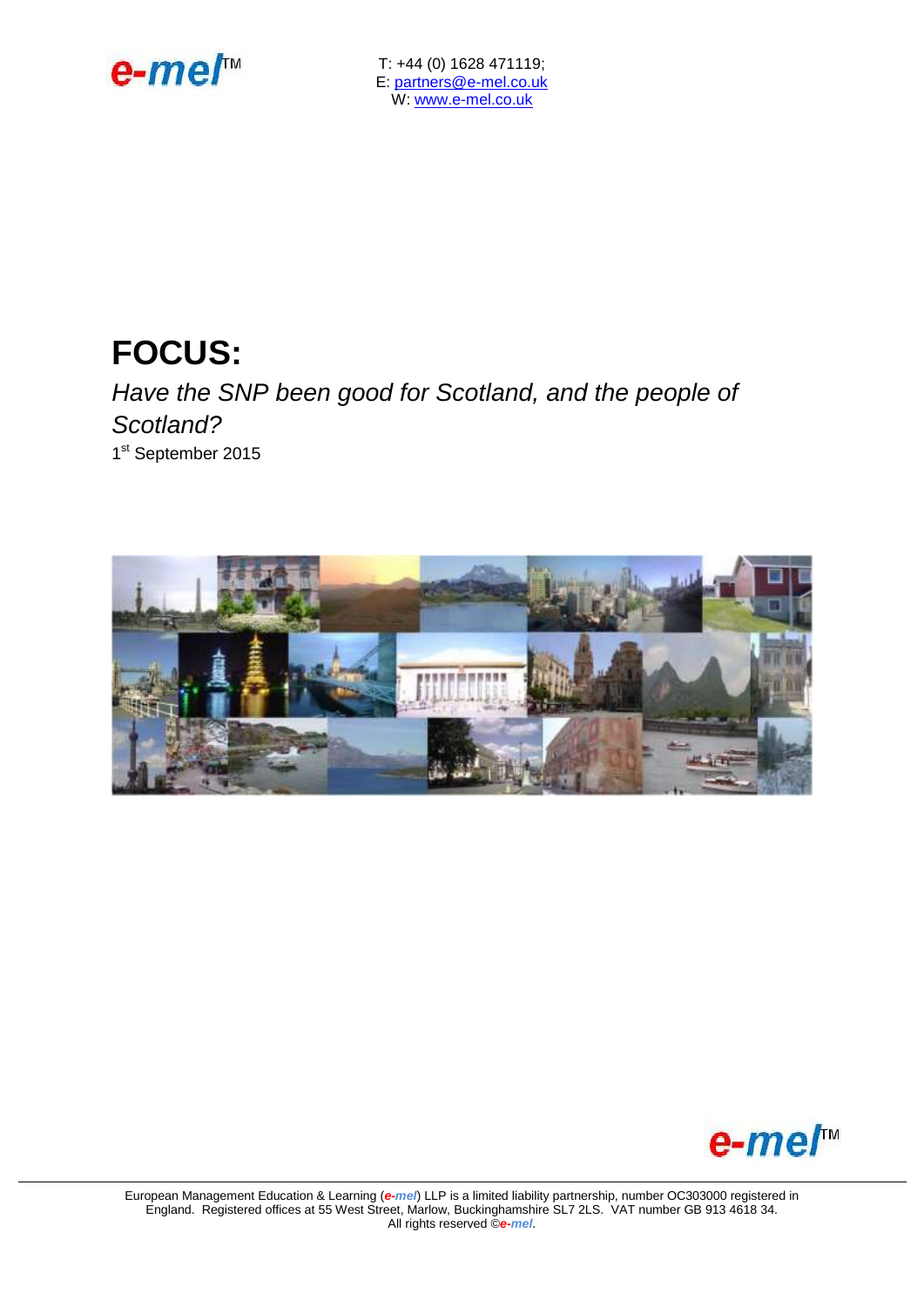

# *Brief / Question:*

*Question title: Have the SNP been good for Scotland, and the people of Scotland?*

## **RESEARCH**

### **Summary**

While the SNP have achieved many things that most people would argue are for the betterment of Scotland, and increase the quality of life for many Scots, they have arguably failed in many key policy areas.

The Scottish economy has been slower to recover from the recession that the UK as a whole, total GDP only returned to its 2007 level in 2014. The high levels of foreign ownership and zero hours contracts also mean that the Scottish economy may not be in a strong position in the long term.

Education has been another area where policies have not been implemented, or where policies have, they have not had a particularly positive impact. Teacher numbers have fallen, literacy levels are failing to improve, and exam results are not improving either. The NHS has also failed to meet many of the targets set under the SNP, and their budget has not grown at the same rate as the NHS in England under the Tory-led coalition.

There appears to be some controversy over the SNP's claims to have reduced crime and violent crime, with large numbers of Scotland's police force questioning these statistics, and swathes of the general public disagreeing with the SNP's softly-softly approach to crime and sentencing.

There have also been instances of the SNP government trying to selectively use statistics to try and show improvement in certain areas when there does not seem to have been any, but this could be said of most governments of any colour.

It is also clear from their policies that the SNP are not nearly as left wing as many people think they are, or as they try to portray themselves. Many of their policies are very central and very similar to some of the policies of Tony Blair's New Labour. Council tax freezes for example, sound good on paper, but in reality they mean that councils now have less money available to use on care for the elderly and disabled. Free university education also sounds good on paper, but does not really help the lowest income families where children are failing to achieve acceptable outcomes in school, and thus are unable to get a place at university. The SNP have also failed to match increases in the NHS England's budget north of the border, despite their claims that Tory austerity will destroy the NHS.

To many it appears that the SNP are far more concerned with gaining independence for Scotland (even though the majority of Scots rejected it in September 2014) at the expense of trying to make Scotland a better place to live, and in being an example for other small countries to follow.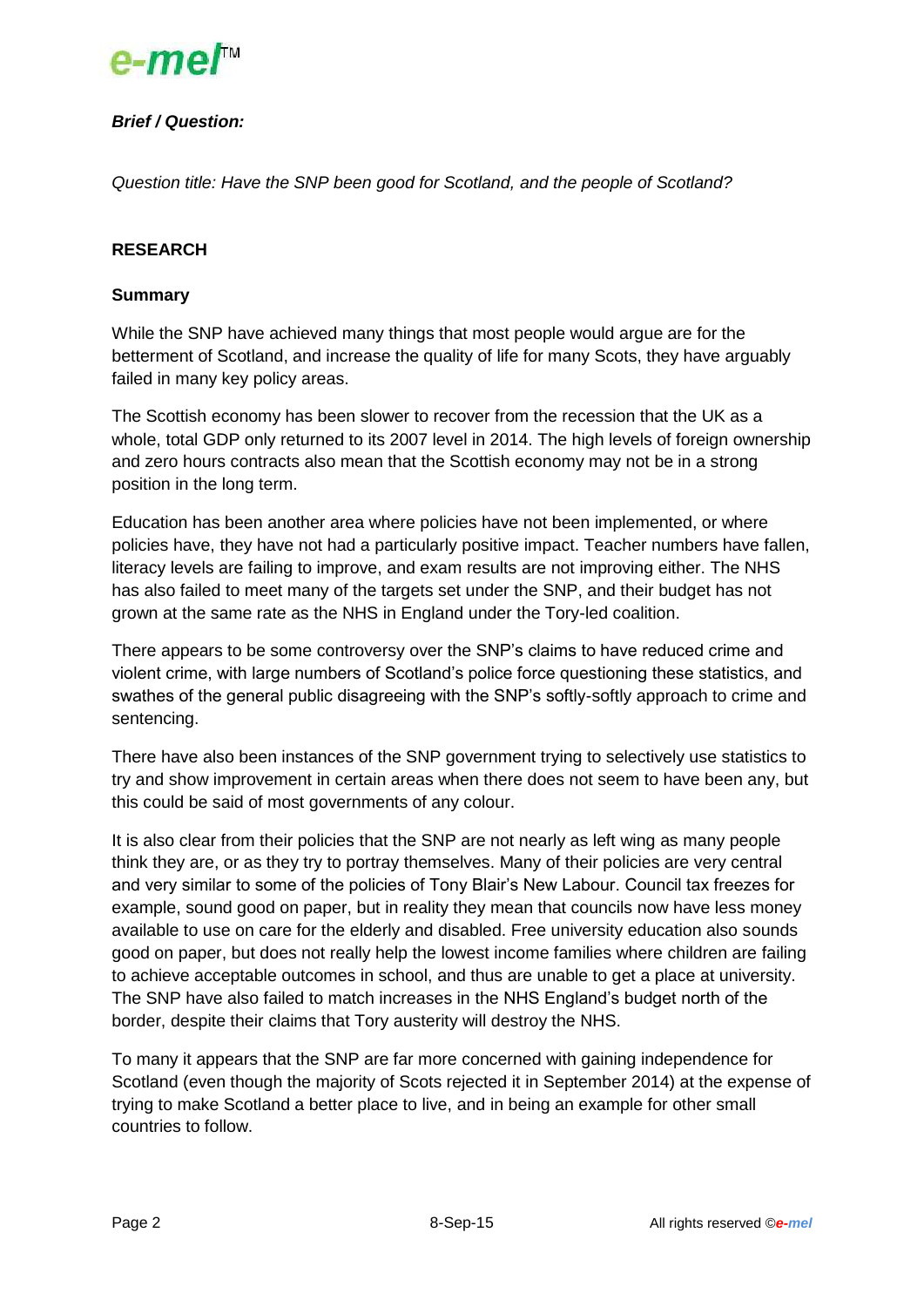

At present, with its poor state of education, increasingly elderly population, high number of zero hours contracts and overseas ownership of businesses, and questionable long-term energy policy, Scotland may have a troubled future ahead unless the SNP turn their focus to these problems.

Below we look more closely at some key areas of SNP policy and discuss their successes and failures as revealed in recent reports and articles.

# **Successes of the SNP government**

According to the SNP some of their many achievements since they have come to power in Scotland include:

- Passing the Children & Young People Act and the Marriage and Civil Partnership Act
- Supporting investment in vital infrastructure projects across Scotland most recently through the Tax Incremental Finance scheme which will help to unlock a further £1.5bn of investment and has the potential to create around 8,500 jobs.
- Protecting the Small Business Bonus Scheme which benefited more than 90,000 small businesses
- Business rates have been reduced or abolished for some 80,000 small firms and local employers
- 1,000 more police officers, crime is now down to its lowest level for 32 years
- Free Prescriptions
- Free university education
- 25,000 modern apprenticeships have been made available a two-thirds increase on 2007
- Decreased the size of government, which has saved more than £4 million over the last parliamentary term
- Council Tax freezes
- NHS spending has been protected, an extra £1.2 billion has been given to health boards over the past four years
- Hidden waiting lists have been abolished, hospital waiting lists have been reduced to a record low
- Extra funding has been provided for Scotland's veteran charities
- The building of 24,000 affordable homes, including 3,300 new council houses
- A global leader in green energy projects
- Resisted closing A&E units and other local healthcare centres
- The number of nurses, doctors and dentists working in the NHS have been increased, while the number of senior managers is being reduced by a quarter
- Doubled the international development budget
- Extra funding delivered to secure the future of key museums across Scotland
- There are now 1,000 more cleaners in Scottish hospitals
- Increased payments for free personal and nursing care for the elderly
- Cancer treatment begins within one month of a decision to treat
- Building the £840 million new South Glasgow Hospital
- NHS consultant bonuses have been frozen
- GP practices are now open for longer hours
- No car parking charges at NHS hospitals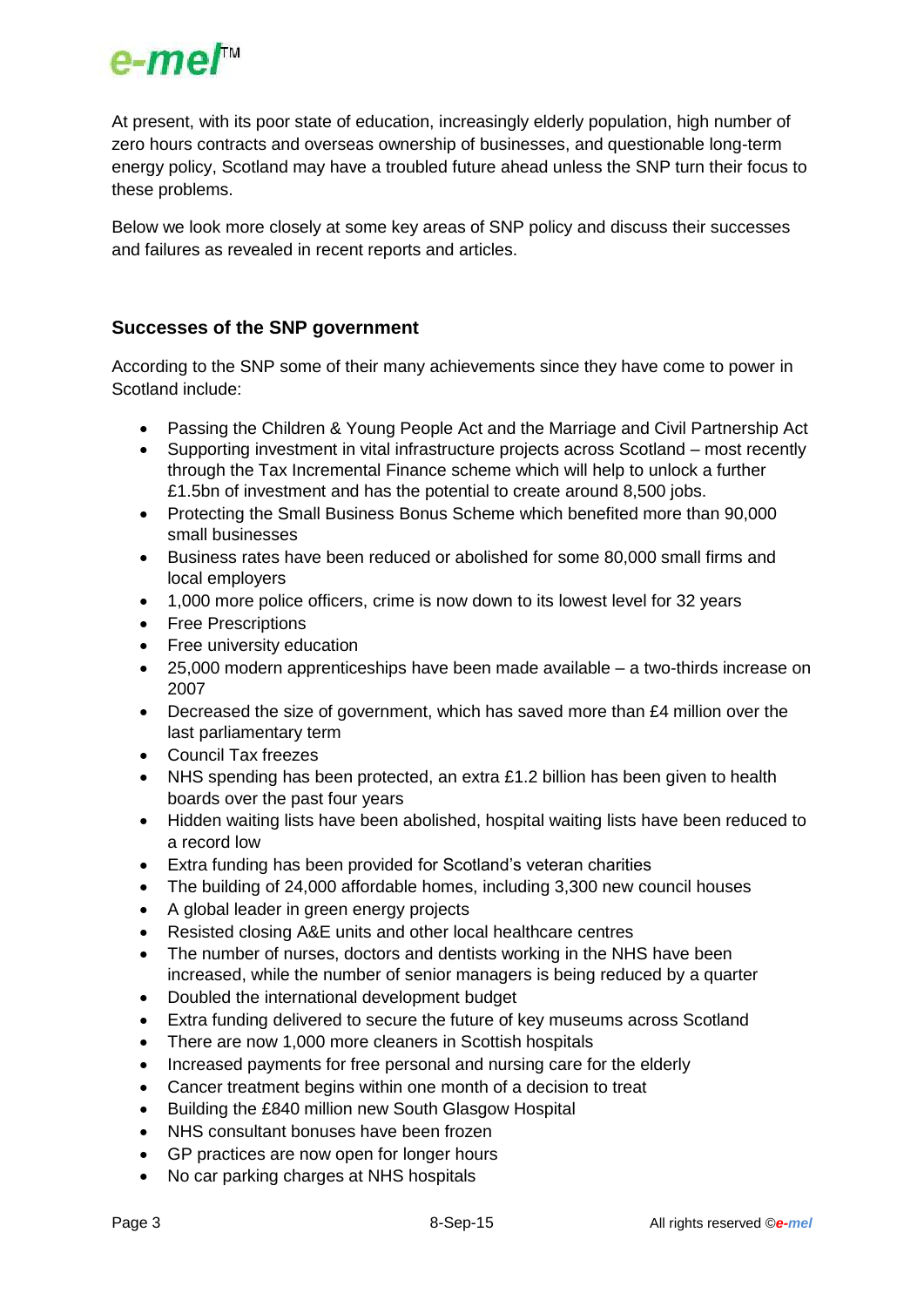

- Introduction of the Patient Rights Act
- Over 5,300 people have been helped to buy their first home with the shared equity scheme
- Scotland now has their smallest average primary school class sizes ever, and a new legal limit of 25 pupils for primary one
- 330 schools have been built or refurbished
- School standards have been raised by introducing the new Curriculum for Excellence
- Funding for college bursaries has been increased to a record £89 million
- Continuing to fund the £30-a-week Educational Maintenance Allowance
- 250,000 people have been helped to expand their learning with Individual Learning Accounts to pay for training courses
- Reformed the Children's Hearing System
- Over 2,600 primary children can participate in dedicated Gaelic language classes
- 40,000 new heating systems for low-income Scots
- Expanded free nursery education
- Legal protection to rural schools to prevent closure
- Irresponsible alcohol discounts in supermarkets and off licences have been banned
- Extended free school meals to another 55,000 pupils from low income families
- Protected more than 15,000 Scottish jobs by accelerating spending on nearly £350 million of public projects
- An increase in government efficiency has resulted in an extra £2.3 billion available for jobs and public services
- On track for 31% of Scotland's electricity to come from renewable sources
- Established a £10 million national life sciences institute in Dundee
- Free bus travel for pensioners
- Completed one of the largest rail projects in Scotland for decades
- Improvements to major road networks
- £2.4 billion invested to improve Scotland's water infrastructure
- Reduction in the number of quangos by nearly 25%
- Increased funding for Victim Support Scotland
- Secured £1.6 billion of investment for the rural economy
- Increased promotion of Scottish food and drink
- Increased investment in flood defences
- Invested £2 million in small post offices
- Established the Scottish Investment Fund to help business projects
- Violent crime has been reduced by a fifth since the SNP came to power
- Three-quarters of criminal cases are now completed within six months, compared to two-thirds in 2006/07
- Prison sentences at their longest for a decade
- Increased funding for Victim Support Scotland
- Introduced a scheme dedicated to encouraging new entrants into farming, which is worth £10 million
- Introduced the Wildlife and Natural Environment Bill
- Introduced the Crofting Reform Act

*Source: SNP - SNP record success three years on*

So how do these claims stack up?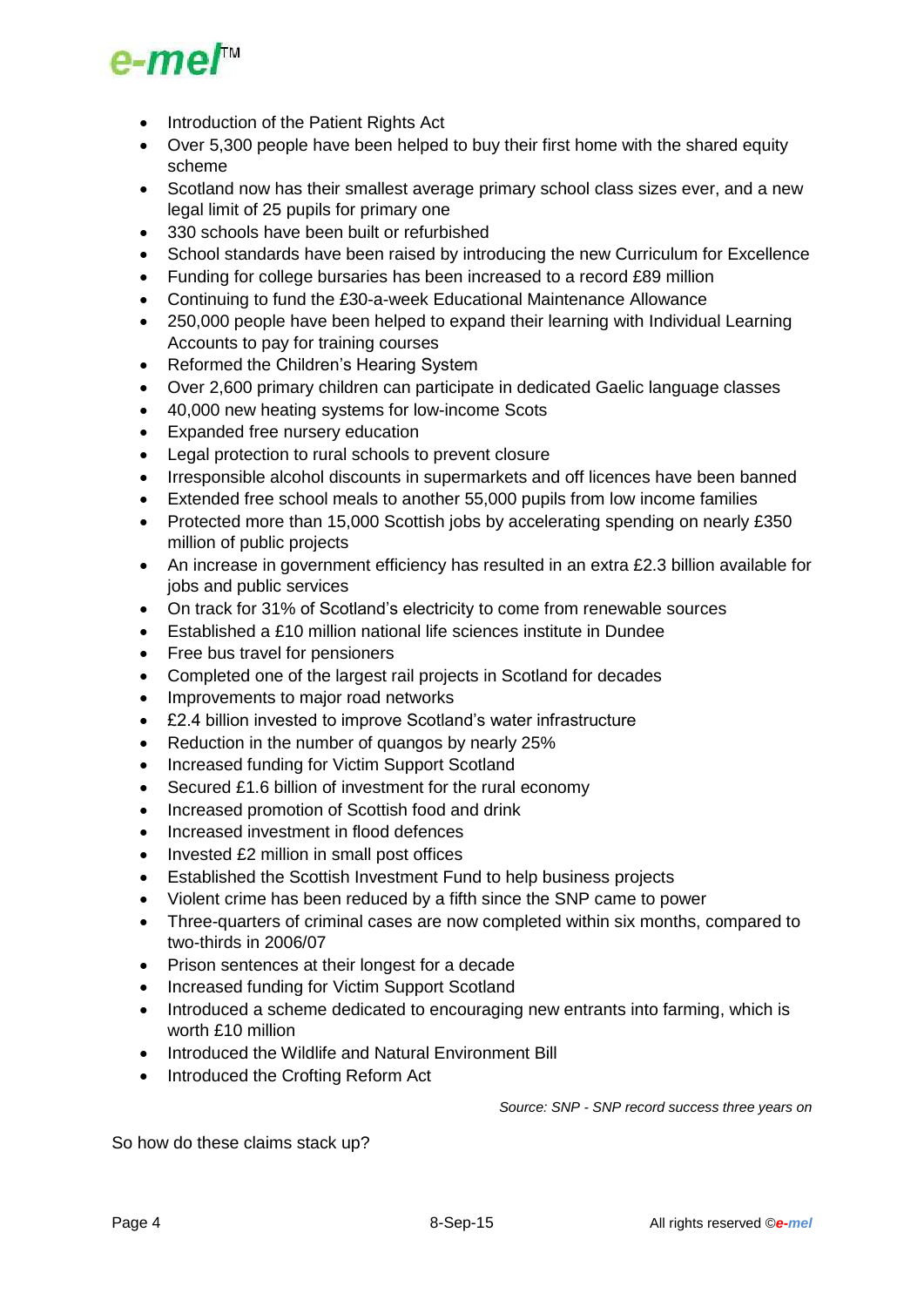

# Education

The SNP failed to live up to a number of their promises from the 2007 manifesto, one area which they were particularly unsuccessful was education. Since the SNP came to power in Scotland in 2007 education standards have been slipping in many key areas, especially at primary and secondary school level, and the SNP have received a lot of criticism from opposition parties about this.

For example, in their 2007 manifesto the SNP pledged that they would *"match the current [Labour's] school building programme brick for brick"*. However, the number of schools commissioned is well below the 250 which were promised by Labour's school building programme, and the SNP have also tried to claim credit for schools opening which had been commissioned and paid for by the previous Labour government.

The SNP also pledged that they would *"Maintain teacher numbers in the face of falling school rolls to cut class sizes"*. This too has not happened, instead teacher numbers have fallen by about 4,000 since 2007, and the number of classroom assistants has also fallen. Teacher numbers in 2007 were 55,100, and in 2014 this had fallen to 50,824. This has resulted in the average class sizes in Scottish schools increasing. The pupil-to-teacher ratio has increased from 13 to 13.6. A pledge that "Head Teachers will have the power to decide on the most appropriate class sizes in later years" has also been side-lined, and no such powers have been made available to Head Teachers.

There were pledges to improve curriculum and the quality of teaching such as: *"We will provide leadership and drive to promote the Curriculum for Excellence agenda. We will cut over-assessment and bureaucracy which gets in the way of quality teaching and learning."* This pledge has also been slow to materialise. Many teachers are unconvinced about the benefits of the changes, and MPs have not been very specific about the new curriculum. This has led to the Head of Educational Research at the Organisation for Economic Cooperation and Development (OECD) stating that *"Too many [in Scotland] leave school without qualifications or skills that matter in the labour market."*

The SNP struggled to deliver their pledges on nursery level education too. They had promised to *"increase the provision of free nursery education for 3 and 4 year olds by 50 per cent. That means increasing the entitlement from 400 hours a year to 600 hours a year".*  This 600 hour target was not met by the next election in 2010. The pledge to *"deliver access to a fully qualified nursery teacher for every nursery age child"* was also not delivered. In December 2010 25% of children at nursery were in a "teacher-free zone".

*Source: BBC – 100 Broken SNP Promises, The Sunday Post – SNP Failed Miserably on Education*

The SNP have also failed to improve standards across all levels of education, as shown below:

## **Failures at Primary school level:**

One of the key pledges in the Scottish National Party's 2007 manifesto was to "reduce class sizes in Primary 1, 2 and 3 to eighteen pupils or less".

This pledge was ended in 2010, and by 2014 only 12.9% of pupils were taught in class sizes which met that target. Over one quarter (27%) of Primary 1-3 pupils were taught in classes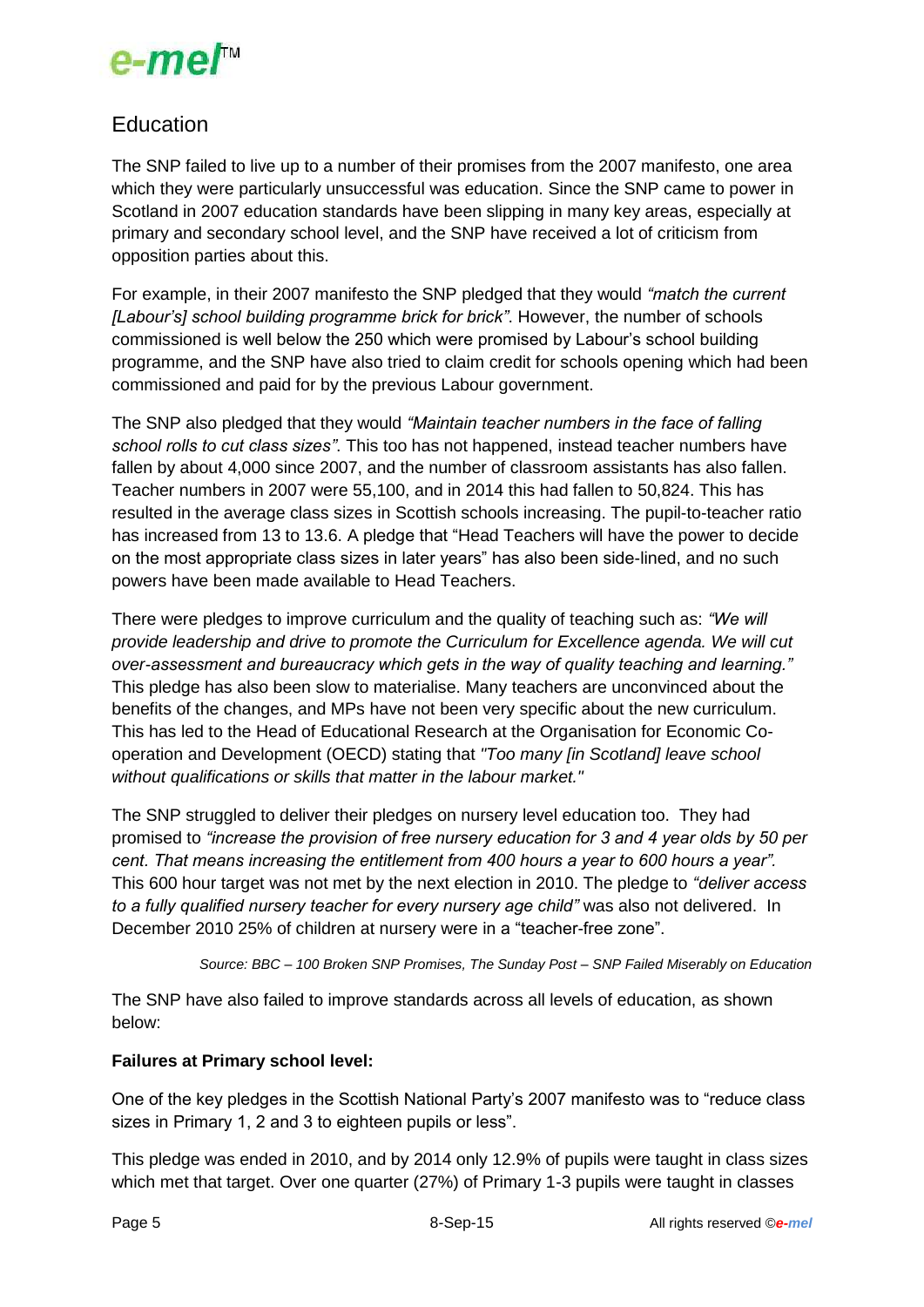

of 26 or more, and the average class size for these age groups was well above the target at 23.3. These figures did not meet the most recent SNP target of 20% of classes containing 18 pupils or less.

This failure to meet targets on class sizes has been described as "an embarrassing failure" by Kezia Dugdale, the Labour education spokeswoman.

Spending by the SNP on science at primary level education is also significantly lower than that in England. Only £1.62 was spent per Scottish primary pupil on science in the 2013/14 academic year compared to £2.89 in England – a difference of nearly 44%. A survey of teachers published by the Learned Societies' Group on Scottish Science Education (LSG) found that 45% of primary school teachers reported having no access to safety equipment or an appropriate area in which to conduct practical science teaching.

The most recent figures released also show that 45% of pupils in their second year can't "write well", and over one third of pupils have reading skills that are so poor that they are "not yet working within the level".

In their 2007 manifesto the SNP also pledged to "guarantee in law the right to a Gaelic medium education at primary level, where reasonable demand exists, and actively pursue the Gaelic teacher strategy". In 2010 the SNP removed this pledge and stated that it would not be considered in this parliament.

*Source: The Spectator, The Daily Record, The Telegraph*

## **Failures at Secondary school level:**

More than 80% of the secondary schools in Scotland do not feel confident that they have enough scientific equipment to effectively deliver practical science work to pupils over the next two years. This is according to a teacher survey conducted by the Learned Societies' Group on Scottish Science Education, who also found that science spending per pupil in Scotland is £7.33 in secondary schools, compared to £10.12 in England.

*Source: The Telegraph - SNP's education minister blames No vote for school cuts*

There have also been large changes to the way secondary school pupils are examined, Standard Grades (the GCSE equivalent) have been replaced with National 5 certificates. There is also a lower standard called the National 4 certificate, which does not involve sitting any exams, only "continuous assessment" throughout the year. Critics have pointed out that this means pupils will not sit any formal examinations until they are seventeen.

These changes have not helped to improve the number of pupils passing exams, figures for 2013/14 showed that numbers fell by nearly 102,000 in the last year, and the number of pupils achieving Level 3-5 qualifications dropped by 20% between 2012/13 and 2013/14. 75% of S2 (Year 9 in England and Wales) pupils from the most disadvantaged backgrounds were also found to have much poorer numeracy skills than would be expected at that age. One in four children from poorer families are now leaving school with unacceptable numeracy skills.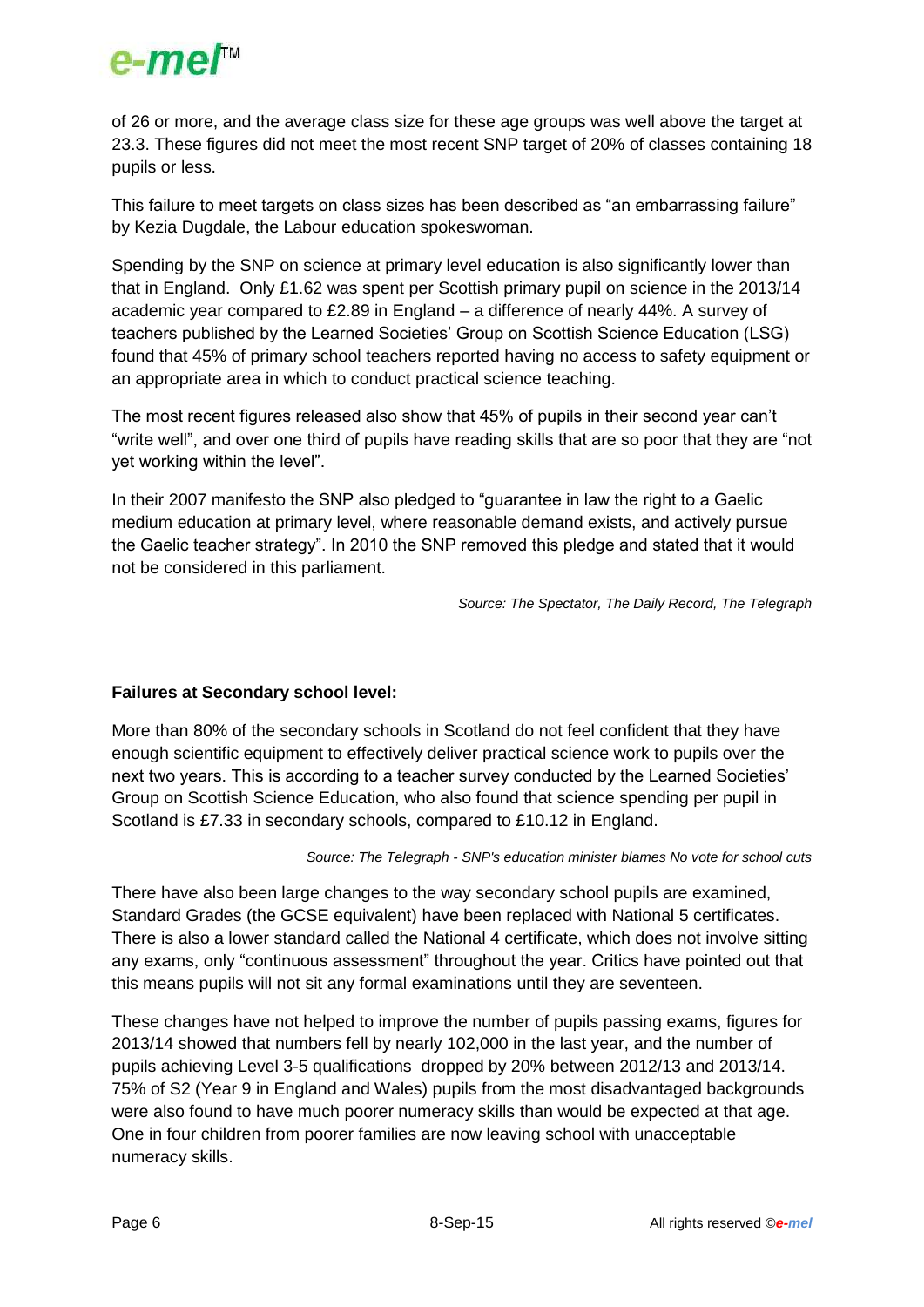

Exam pass rates from schools in Scotland's most deprived areas have dropped significantly since 2007. Lochend Community High School in Glasgow's Easterhouse had only 5% of pupils achieve five Standard grades or more at credit level compared to 9% in 2007. Castlebrae High School in Greendykes, Edinburgh saw 0% achieve five Standard grades in 2013, compared to 6% in 2007. In Higher exams only 3.9% of pupils achieved three A grades in the most deprived communities compared to 24.2% in the wealthiest areas.

Opponents of the SNP have said that increases in class sizes and reductions in the number of teachers are some of the key reasons for these poor results.

*Source: The Spectator, The Daily Record, The Telegraph*

# **Failures at Higher Education:**

In their 2007 manifesto the Scottish National Party promised that they would *"replace the expensive and discredited Student Loans system with means-tested student grants"*, *"Remove the burden of debt repayments owed to the Student Loans company by Scottish domiciled and resident graduates"*, and that they would introduce *"widening access to Higher and Further education in Scotland".* So far they have failed to meet any of these promises, and statistics from the Higher Education Statistics Agency show that the percentage of students from state schools in higher education is higher in England than in Scotland, and Scotland also has higher drop-out rates than the rest of the United Kingdom.

The SNP also pledged to improve further education in Scotland, stating in their manifesto that they would *"recognise the key role colleges play in the economy and in their communities and will help them develop this role as part of a revitalised life-long learning agenda"* and they would *"work with employers to help them with the practical support they need to tackle skills shortages"* but so far it has also failed to meet either of these. The Scottish Funding Council announced significant cuts to college funding in 2011-12, and there are still age restrictions on many modern apprenticeships which mean that adults are unable to get grants.

The number of college places in STEM subject areas has fallen by 30,000 since 2007. In 2007/8 there were 86,479 places available in STEM subjects, but this fell to 56,897 in 2013/14, a decrease of 34%. This is part of a more widespread trend which has seen the number of college students fall by over 147,000 in just over a decade.

*Source: Scottish Conservatives - SNP cutting vocational and technical education "to the bone"*

The SNP have also allowed student loan debt to double in the eight years that they have been in power. This means that students from a low-income background can leave university with debts as high as £27,000, and financial aid through bursaries and grants have also been cut by £40 million in this period. Since 2007 the level of average annual student debt has more than doubled from £2,360 in 2008 to £5,020 in 2014. Between 2009 and 2013 the SNP also reduced the number of EMA payments for college students by nearly £3 million, which meant that 2,365 less students received the awards.

*Source: The Daily Record - Nicola Sturgeon rapped over SNP's education record during FMQs with student loan doubling since 2008*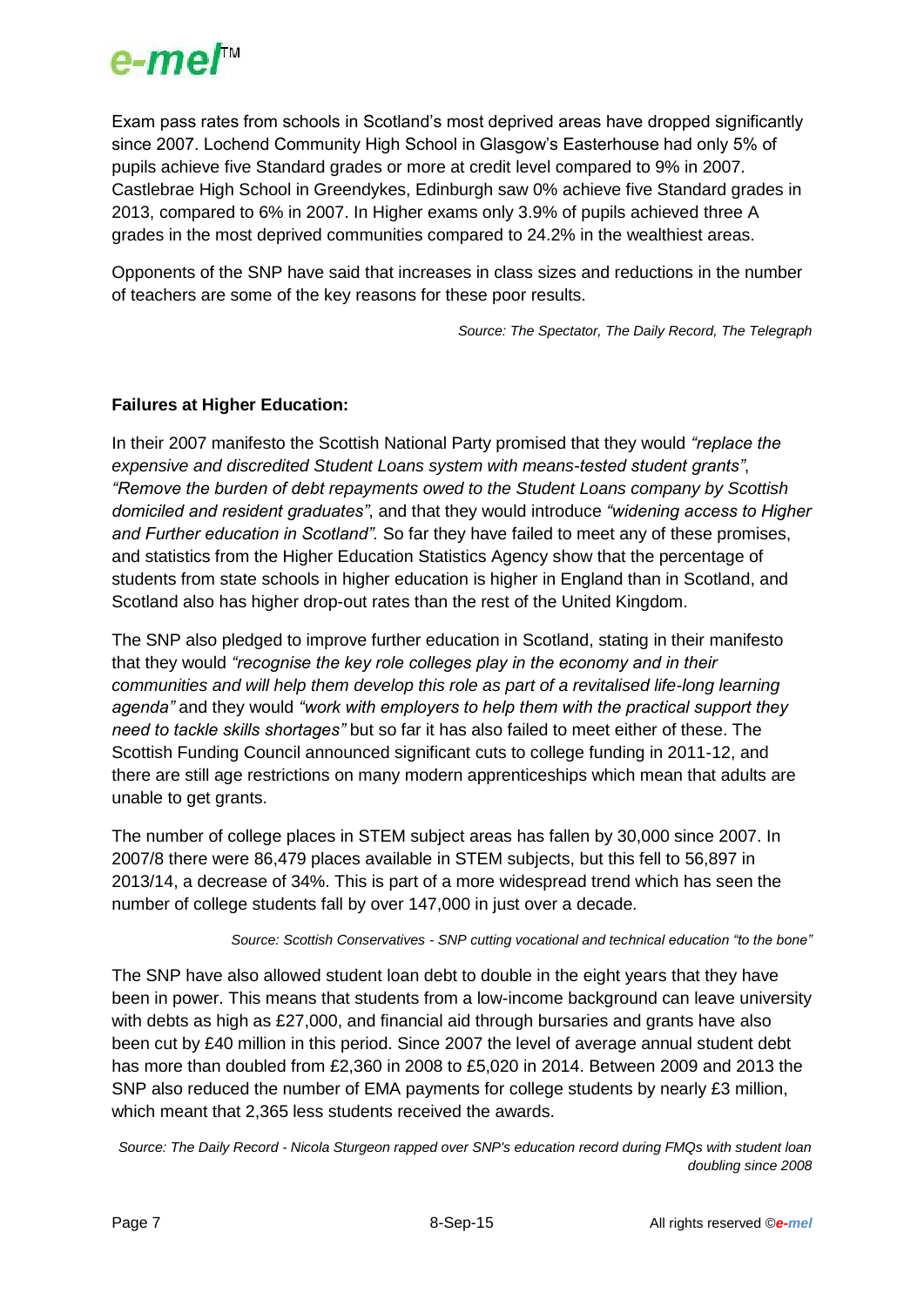

The number of places for students from the most deprived areas of Scotland have fallen at Edinburgh, Stirling, Dundee, Aberdeen and Napier Universities. Kezia Dugdale, Scottish Labour's spokeswoman for Education said in March 2014:

*"The whole point of the Post-16 education bill was to widen access to university places for young people in deprived areas, in fact the situation has actually worsened. Mike Russell needs to wake up to the fact that under his leadership, the SNP government have the worst record on widening access, the highest drop-out*  rates and the worst student support for the poorest students in any of the four home *nations."*

*Source: Scottish Labour - Bad day for SNP's record on widening access to education*

# **Economy**

The SNP has also received much criticism for its handling of the Scottish economy. In 2013- 14 revenue in Scotland was £54 billion, and expenditure was £66 billion. This means that Scotland has a deficit of 8.1% of GDP, whereas the UK overall has a deficit of 5.6% of GDP. This is predicted to be worse in 2014-15 as oil prices have fallen significantly on the previous year. Scottish national debt is over 60%, which is much higher than other small Northern European countries that Scotland wants to model itself on, such as Denmark and Norway.

They have also been accused of making promises in their manifesto which are economically impossible, and attempting to implement them may have disastrous consequences for their economy. One such pledge is the following:

*"Seek to enshrine in law key principals of financial management, including elimination of the deficit and balanced "current account" spending by stimulating growth in the economy, as part of a medium term strategy to ensure prudent levels of debt are achieved."*

This promise ignores the fact that if businesses, consumers and overseas trade all decide to save at the same time there is little the government can do, other than run a deficit. This is because all sectoral balances must sum to zero.

*Sources: Richard Murphy - The SNP gets its economics wrong, Frances Coppola - Repeat after me: sectoral balances must sum to zero The Spectator - The latest economic statistics are a disaster for the SNP (not that it matters)*

Another economic problem for Scotland is that only 30% of their economy is owned by Scots. This means that the wealth generated by the remaining 70%, which includes oil, finance and whisky, is being siphoned off to overseas owners, or owners from the rest of the UK. A study in 2014 by Glasgow University found that the level of foreign ownership meant that Scotland's actual income was as much as £2,990 less per head than had been suggested by Alex Salmond. This measurement of national income puts Scotland 20th among the 34 countries in the OECD compared to the 14<sup>th</sup> place that Alex Salmond had stated at the time.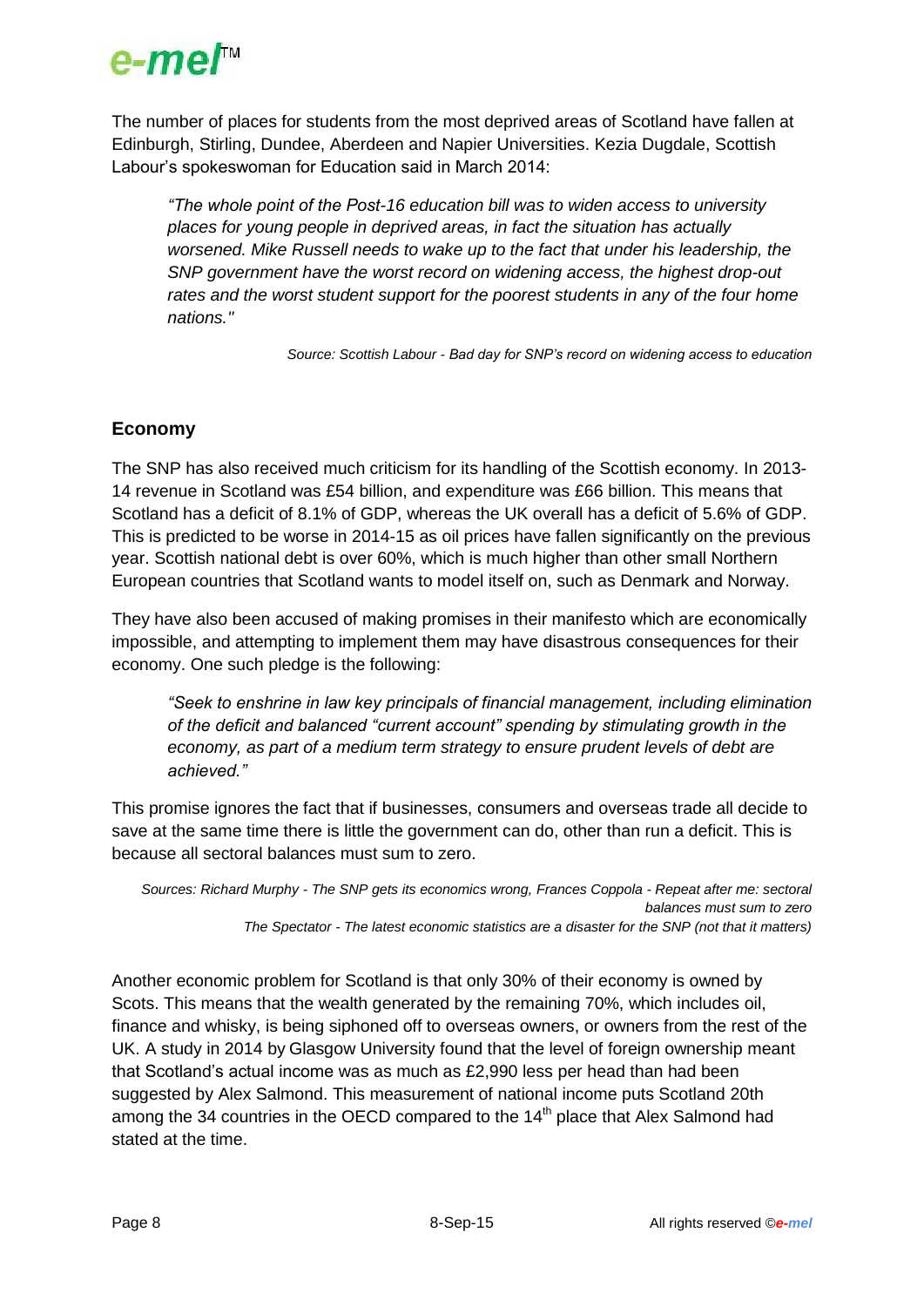

Up to 120,000 Scottish employees are employed on zero hours contracts, which has contributed significantly to Scotland being one of the lowest paying economies in the OECD.

*Source: The New Statesman - On the economy, the SNP is starting to sound Osborne-esque, The Guardian - New doubt cast over Alex Salmond's claims of Scottish wealth*

In previous years Alex Salmond himself has also promoted economic policies which have later been exposed as reckless and have led to the financial crisis in 2008. Salmond said in a Times interview on the 7<sup>th</sup> April 2007 *"We are pledging a light-touch regulation suitable to a Scottish financial sector with its outstanding reputation for probity, as opposed to one like that in the UK, which absorbs huge amounts of management time in 'gold-plated' regulation."*

One of the main reasons for the financial crisis was a lack of regulation in the financial sector. Alex Salmond later blamed Gordon Brown and Alistair Darling for failing to regulate the financial sector properly by stating that *"Gordon Brown and his age of irresponsibility have taken this country to the very brink of recession."*

*Source: The Telegraph - Financial crisis: Alex Salmond attacks Gordon Brown over 'age of irresponsibility'*

There are other example of SNP inconsistencies with regard to their financial management of the Scottish economy. In recent years the SNP have been very keen to highlight the effect of the UK Tory government's austerity policies and how they have caused suffering in Scotland. Yet they have also claimed that their economy is heading for another boom. Can Scotland really be devastated by Tory austerity and be heading for an economic boom at the same time?

Many Scots clearly do not think that is possible, as a poll conducted in January 2015 showed that 47% of respondents though that the SNP had not told the truth on economics in the referendum campaign.

*Source: The Evening Times - Poll: 47% of Scots think SNP did not tell the truth on economics in indyref campaign*

The SNP have also failed to deliver on a number of their economic policies from their 2007 and 2011 manifestos. Some of the key pledges that they have failed to implement include a reduction in corporation tax, which was promised in both 2007, 2011 and in their 2014 White Paper. This pledge was eventually abandoned in March 2015.

In 2007 and 2011 it was also a policy that the tax system would be fairer, and that families would be wealthier. Local tax changes have not been implemented, and the average annual income in Scotland has not risen at the same rate as inflation. In 2014 the average income was £27,045, but if wages had risen at the same rate as inflation they should be averaging nearly £29,000.

Another pledge was to reduce the levels of income inequality, which is one of the highest in Western Europe. This target has also been missed, in 2012-13 the number of adults in inwork poverty was 250,000, a significant increase on 2006-07, as Figure 1 below shows.

### Figure 1 - Percentage of children and working age adults in poverty who are in in-work poverty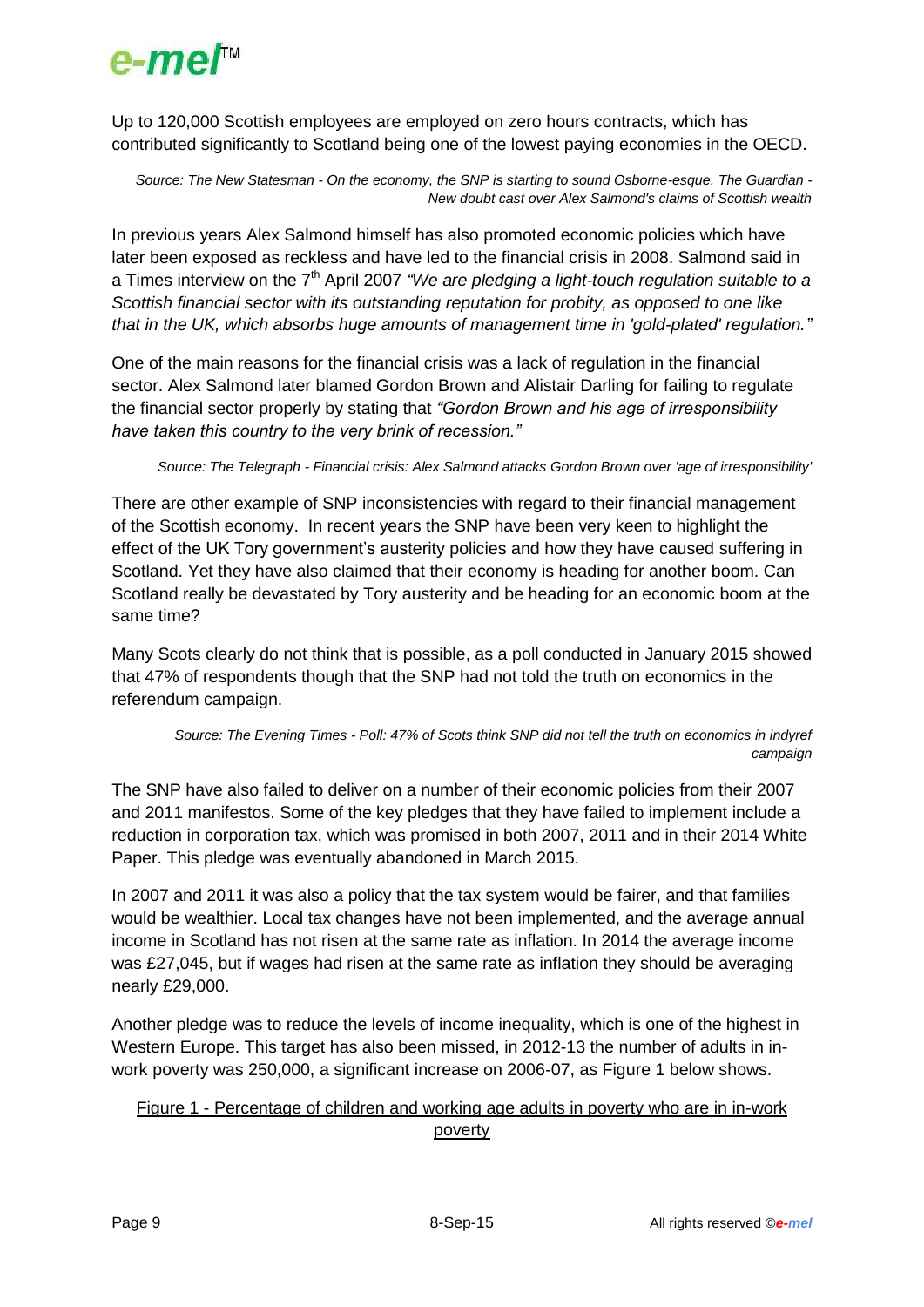



*Source: The Scottish Government - What do we know about In-Work Poverty?*

A pledge was also made in both 2007 and 2011 to improve the productivity and competitiveness of Scotland, including making Scotland one of the top 15 countries in the world for competitiveness. While Scotland has narrowed the gap in productivity between the rest of the UK, productivity relative to the lowest ranked country in the top quartile of OECD countries had worsened in 2012.

*Source: Think Scotland - the SNP's broken promises revealed* 

# **NHS Scotland**

The SNP have also received criticism for their handling of the NHS in Scotland over recent years, and for their attempts to shift the blame onto the UK government, even though the SNP have full devolved control over the Scottish NHS.

In the past year the NHS in Scotland has failed to meet many of its very strict targets on treating patients. They must treat 90% of referred patients within four and a half months, but in the months leading up to December 2014 only 89% of patients were dealt with in the target time period. Five of the fourteen territorial NHS health boards were responsible for this failure, some missing the target by much more than others. These five authorities were Ayrshire and Arran (82.8%), Fife (86.7%), Forth Valley (89.7%), Grampian (84.9%), and NHS Lothian (86.3%).

They have also missed a target for children's mental health services, with 86% being treated within 26 weeks instead of the target 90% and their A&E departments experienced one of their worst performances in 2014 as well. The number of patients being treated within four hours fell from 93.5% December 2013 to 89.9% in December 2014.

#### *Source: The Express - SNP under fire in wake of NHS target failures*

Aside from missing some major targets under the SNP, the Scottish NHS has also seen a fall in bed numbers (1,000 beds have been lost since 2012) and nursing staff (partly due to an 11% cut in spending on training), and an increase in the numbers of NHS staff on zerohours contracts which rose to 8,000. Under the SNP spending on the NHS has also fallen by 1.2% in 2014, while in England it rose by 4.4%.

*Source: Morning Star - Is the Scottish NHS doomed?*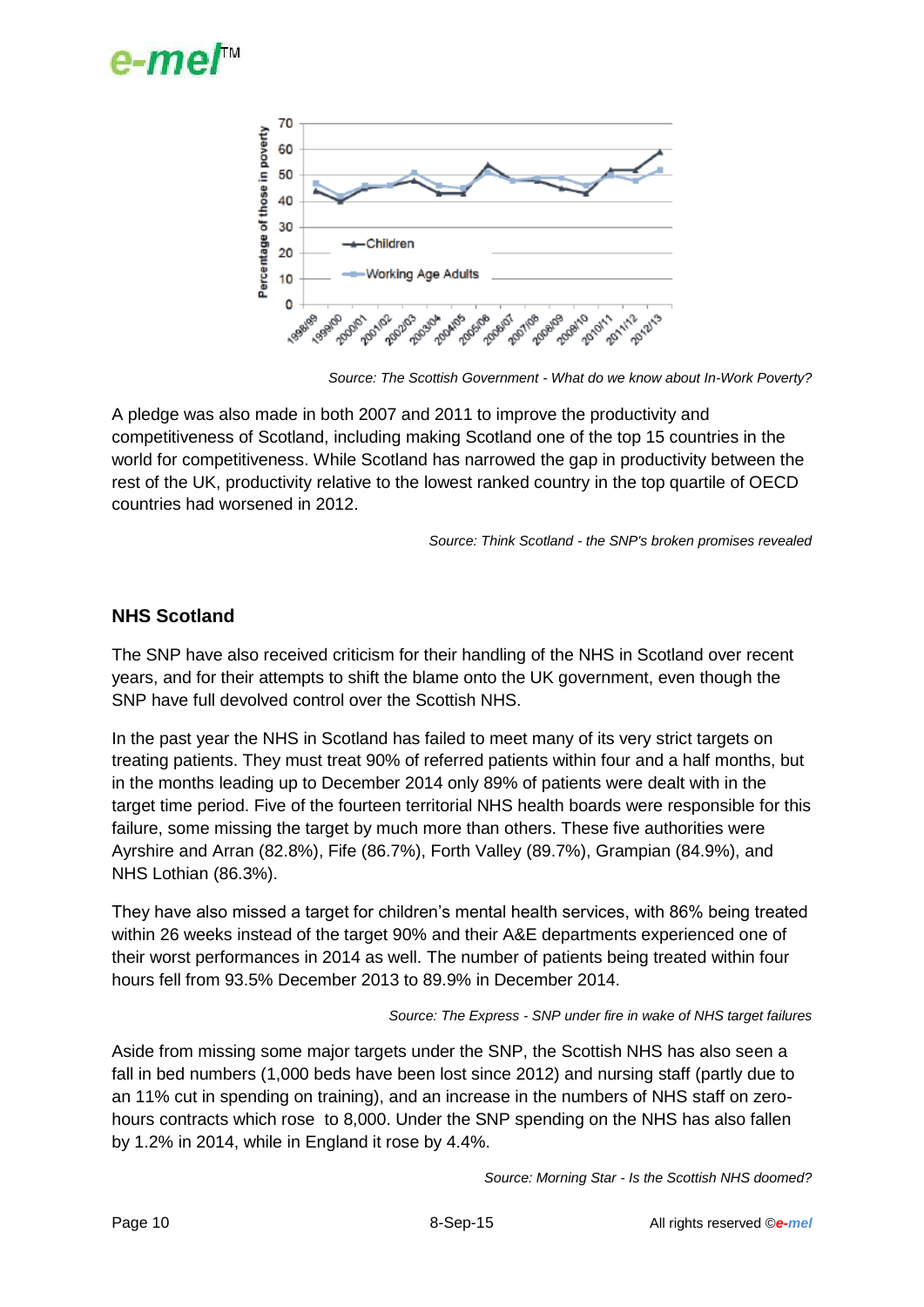

Considering the difficulty that NHS Scotland has had in meeting its targets for treating patients within the target time period, it might be expected that they would perhaps turn to the private sector for the few patients who cannot be treated. However, despite the fact that less than 0.5% of patients are treated through private hospitals in Scotland, the SNP introduced a policy of reducing this number which would appear not to be in the interests of the individual patients affected who would otherwise have to wait longer for their treatment. This policy has also received criticism from leading Scottish health professionals such as Professor Alan Rodger, who said that Nicola Sturgeon and her successor as health secretary Alex Neil were more interested in hiding bad news and attacking critics than improving the service.

*Source: The Spectator - The SNP's blinkered, ideologically-driven, approach to the NHS is typically dismal.*

# **Crime**

The SNP has received much criticism for its approach to crime, and the sentencing of criminals from both opposition parties and from the general public.

In 2009 the SNP decided to drop ASBOs for the under-16s, in favour of trying to tackle the causes of bad behaviour, this was despite an increase in youth offending.

#### *Source: The Times - SNP accused of being soft on crime as it ends ASBOs for under-16s*

The SNP has been very vocal in publicising the fact that Scotland is experiencing its lowest crime rate for more than 30 years, but the Scottish Police Federation have accused the SNP of hiding the true crime rate by reclassifying offences such as violent crimes to something less serious. At a Scottish Police Federation conference in 2012 a motion was addressed to the then Justice Secretary Kenny MacAskill saying that officers do not believe the SNP's claim that Scotland has the lowest crime rate in 32 years, with 323,060 offences recorded in 2010-11.

It also stated that "rank and file operational police officers know that [the drop in the number of offences] is not the case". It appeared that some offences have been "decriminalised", and some more serious recorded crimes had been "subsumed" and grouped in with less serious offences. "The mover of this motion believes that this is a manipulation of figures designed to conceal from the general public the true extent of crime within Scotland."

The Scottish general public also believe that crime levels are higher than reported by the SNP government. A survey in 2011 found that 84% of respondents believed that crime in Scotland had either increased or remained the same in the last two years, and over 50% said that they did not believe that their local areas had adequate police patrols.

A report in 2012 also showed that there was a general feeling amongst the Scottish public that prison conditions should be harsher, along with tougher sentences and tougher community sentences for criminals. This goes directly against the SNP's policies on crime, which include scrapping three-month sentences in favour of community punishments. Some have gone as far as to say that the SNP's policies are "an insult" to all those who suffer as a result of criminal acts.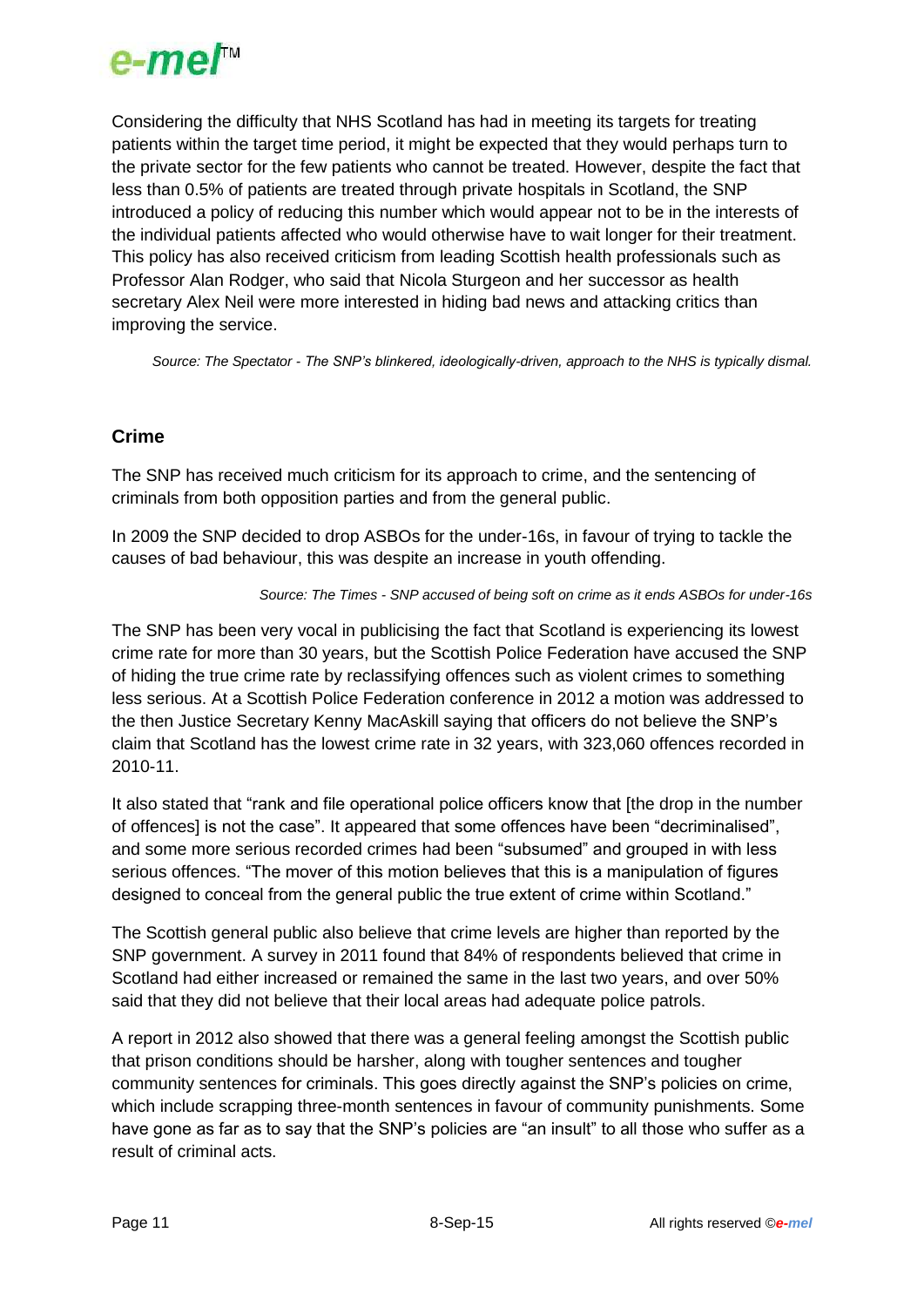

As punishment, instead of custodial sentences the SNP have favoured financial penalties through fines for more minor offences, but since 2008 over £21.5 million has built up in unpaid fines. This figure does not include another £3.5 million that the courts do not expect to be able to recover.

*Source: The Sunday Times - SNP accused of crime rate spin, The Scotsman - SNP 'manipulating' crime figures, police say, Deadline News - SNP "complacent" on violent crime, The Express - Scots voters rebel over SNP's soft-touch justice, The Telegraph - Scottish criminals dodge £25 million of fines.*

The SNP have also been accused of destroying data on crime statistics in case they cast Scotland and the SNP in a bad light. In 2011 a Crown Office insider revealed that historical statistics on anti-Catholic crimes has been destroyed before they could be produced at the Scottish Parliament's Justice Committee. The reason for this, according to the insider, is that the SNP Government feared that the details of the statistics could damage Scotland's chances of being accepted by the EU.

*Source: Scottish Law Reporter - 'Hate Data' destroyed as Salmond's SNP fear Independent Scotland viewed as 'Too Sectarian' to join predominantly Catholic European Union*

# **Energy**

The energy policy of the SNP has also received criticism, specifically the 100% renewable energy production target by 2020. This is seen as technically not possible as intermittent renewable energy sources such as wind farms require a conventional back up. A study by Edinburgh University has reported that much of the emissions reductions gained through wind farms would be offset by inefficiencies in the conventional back-up. This therefore makes 100% renewable generation an impossibility to achieve.

This policy also increases the risk of undermining Scottish competitiveness, since it could lead to Scottish industry, jobs and investment being driven out of the country due to increasing business energy costs. It could also lead to many Scottish households being forced into fuel poverty. There have also been studies (one by Verso Economics in 2011) which have shown that each "green" job created through renewable energy installations actually costs 3.7 "real" jobs in Scotland as high energy prices stunt growth and investment. Many of the "green" jobs that have been created are overseas jobs, as wind turbines and solar panels are not made in the UK.

```
Source: Roger Helmer - SNP Energy Policy……a Crime against the Scottish People, BBC News - Study says 
                                                 green sector costs more jobs than it creates
```
The SNP have also suggested removing the locational charging regime for energy supply in favour of a "socialised" system. The National Grid have calculated that this would increase consumer bills by billions of pounds, and this would be felt most prominently in North Scotland. This means that SNP policy would actively increase the number of household in Scotland who were in fuel poverty.

#### *Source: Think Scotland - How the SNP's green policies sealed Longannet's fate*

In 2014 the SNP missed their climate change targets for the third year in a row. Despite spending £1 million per day on subsidies for wind farms, greenhouse gas emissions